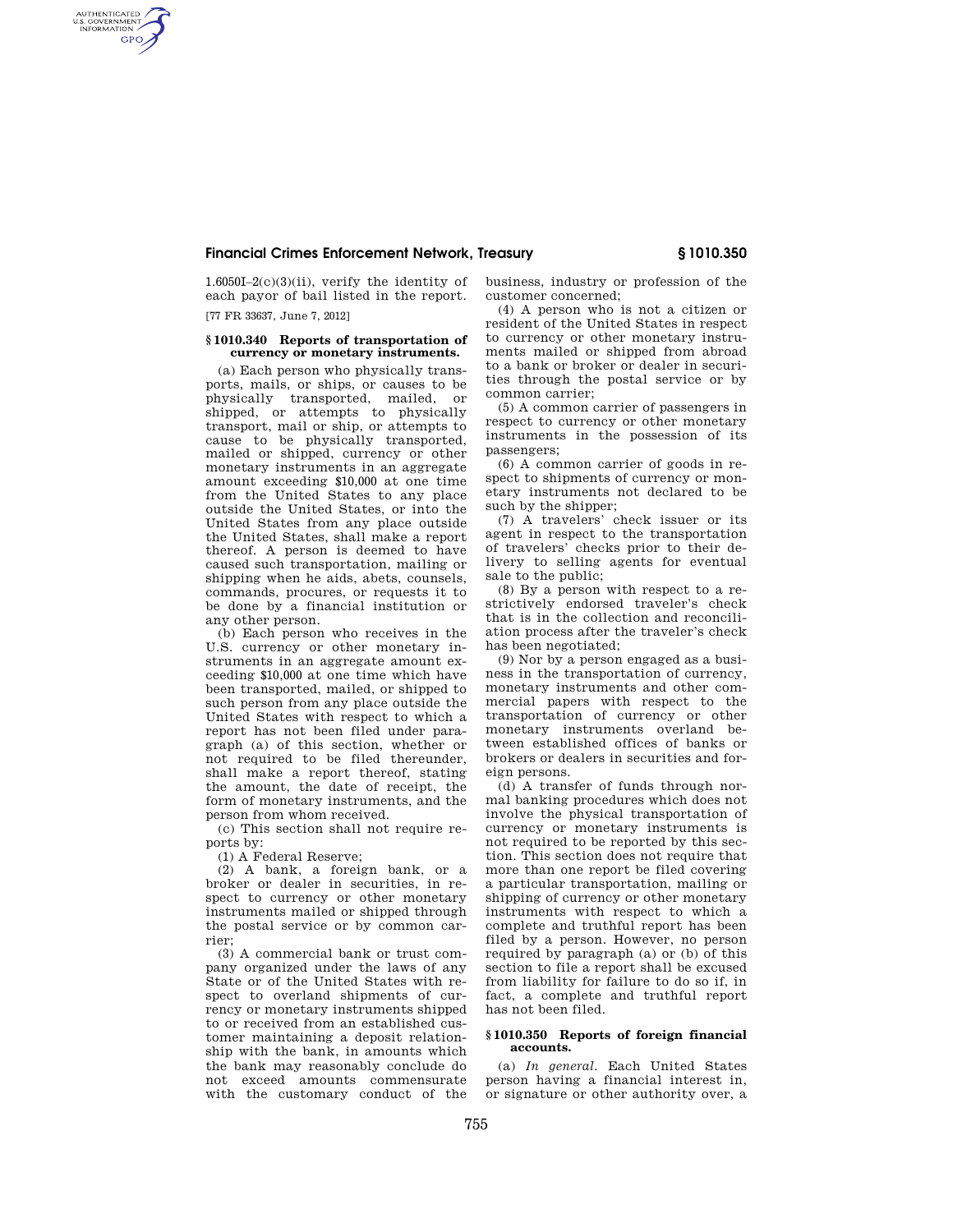bank, securities, or other financial account in a foreign country shall report such relationship to the Commissioner of Internal Revenue for each year in which such relationship exists and shall provide such information as shall be specified in a reporting form prescribed under 31 U.S.C. 5314 to be filed by such persons. The form prescribed under section 5314 is the Report of Foreign Bank and Financial Accounts (TD–F 90–22.1), or any successor form. *See* paragraphs (g)(1) and (g)(2) of this section for a special rule for persons with a financial interest in 25 or more accounts, or signature or other authority over 25 or more accounts.

(b) *United States person.* For purposes of this section, the term ''United States person'' means—

(1) A citizen of the United States;

(2) A resident of the United States. A resident of the United States is an individual who is a resident alien under 26 U.S.C. 7701(b) and the regulations thereunder but using the definition of ''United States'' provided in 31 CFR 1010.100(hhh) rather than the definition<br>of "United States" in 26 CFB ''United States'' 301.7701(b)–1(c)(2)(ii); and

(3) An entity, including but not limited to, a corporation, partnership, trust, or limited liability company created, organized, or formed under the laws of the United States, any State, the District of Columbia, the Territories and Insular Possessions of the United States, or the Indian Tribes.

(c) *Types of reportable accounts.* For purposes of this section—

(1) *Bank account.* The term ''bank account'' means a savings deposit, demand deposit, checking, or any other account maintained with a person engaged in the business of banking.

(2) *Securities account.* The term ''securities account'' means an account with a person engaged in the business of buying, selling, holding or trading stock or other securities.

(3) *Other financial account.* The term ''other financial account'' means—

(i) An account with a person that is in the business of accepting deposits as a financial agency;

(ii) An account that is an insurance or annuity policy with a cash value;

(iii) An account with a person that acts as a broker or dealer for futures or

**§ 1010.350 31 CFR Ch. X (7–1–16 Edition)** 

options transactions in any commodity on or subject to the rules of a commodity exchange or association; or

(iv) An account with—

(A) *Mutual fund or similar pooled fund.*  A mutual fund or similar pooled fund which issues shares available to the general public that have a regular net asset value determination and regular redemptions; or

(B) *Other investment fund.* [Reserved]

(4) *Exceptions for certain accounts.* (i) An account of a department or agency of the United States, an Indian Tribe, or any State or any political subdivision of a State, or a wholly-owned entity, agency or instrumentality of any of the foregoing is not required to be reported. In addition, reporting is not required with respect to an account of an entity established under the laws of the United States, of an Indian Tribe, of any State, or of any political subdivision of any State, or under an intergovernmental compact between two or more States or Indian Tribes, that exercises governmental authority on behalf of the United States, an Indian Tribe, or any such State or political subdivision. For this purpose, an entity generally exercises governmental authority on behalf of the United States, an Indian Tribe, a State, or a political subdivision only if its authorities include one or more of the powers to tax, to exercise the power of eminent domain, or to exercise police powers with respect to matters within its jurisdiction.

(ii) An account of an international financial institution of which the United States government is a member is not required to be reported.

(iii) An account in an institution known as a ''United States military banking facility'' (or ''United States military finance facility'') operated by a United States financial institution designated by the United States Government to serve United States government installations abroad is not required to be reported even though the United States military banking facility is located in a foreign country.

(iv) Correspondent or nostro accounts that are maintained by banks and used solely for bank-to-bank settlements are not required to be reported.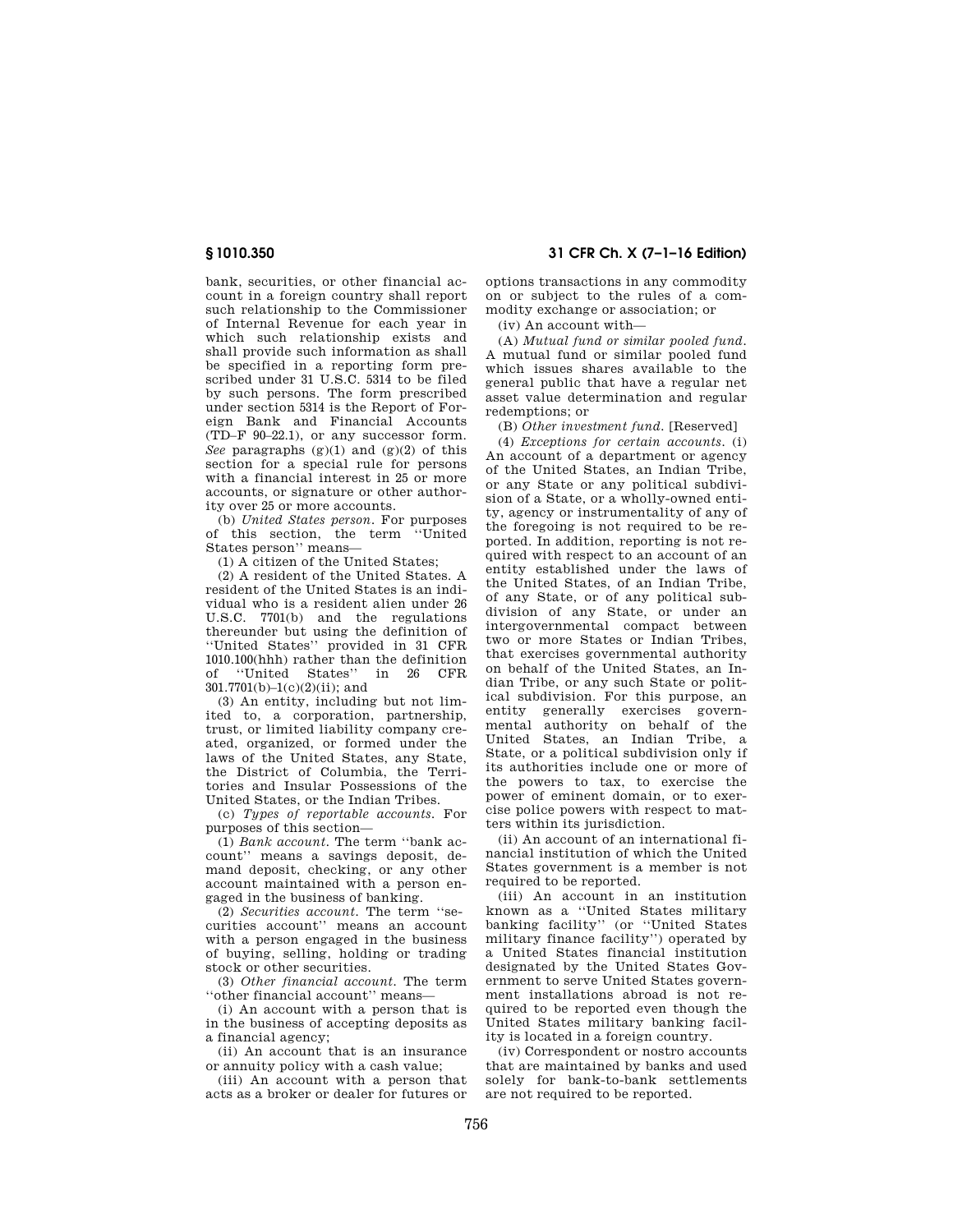## **Financial Crimes Enforcement Network, Treasury § 1010.350**

(d) *Foreign country.* A foreign country includes all geographical areas located outside of the United States as defined in 31 CFR 1010.100(hhh).

(e) *Financial interest.* A financial interest in a bank, securities or other financial account in a foreign country means an interest described in this paragraph (e):

(1) *Owner of record or holder of legal title.* A United States person has a financial interest in each bank, securities or other financial account in a foreign country for which he is the owner of record or has legal title whether the account is maintained for his own benefit or for the benefit of others. If an account is maintained in the name of more than one person, each United States person in whose name the account is maintained has a financial interest in that account.

(2) *Other financial interest.* A United States person has a financial interest in each bank, securities or other financial account in a foreign country for which the owner of record or holder of legal title is—

(i) A person acting as an agent, nominee, attorney or in some other capacity on behalf of the United States person with respect to the account:

(ii) A corporation in which the United States person owns directly or indirectly more than 50 percent of the voting power or the total value of the shares, a partnership in which the United States person owns directly or indirectly more than 50 percent of the interest in profits or capital, or any other entity (other than an entity in paragraphs  $(e)(2)(iii)$  through  $(iv)$  of this section) in which the United States person owns directly or indirectly more than 50 percent of the voting power, total value of the equity interest or assets, or interest in profits;

(iii) A trust, if the United States person is the trust grantor and has an ownership interest in the trust for United States Federal tax purposes. *See*  26 U.S.C. 671–679 and the regulations thereunder to determine if a grantor has an ownership interest in the trust for the year; or

(iv) A trust in which the United States person either has a present beneficial interest in more than 50 percent of the assets or from which such person receives more than 50 percent of the current income.

(3) *Anti-avoidance rule.* A United States person that causes an entity, including but not limited to a corporation, partnership, or trust, to be created for a purpose of evading this section shall have a financial interest in any bank, securities, or other financial account in a foreign country for which the entity is the owner of record or holder of legal title.

(f) *Signature or other authority*—(1) *In general.* Signature or other authority means the authority of an individual (alone or in conjunction with another) to control the disposition of money, funds or other assets held in a financial account by direct communication (whether in writing or otherwise) to the person with whom the financial account is maintained.

(2) *Exceptions*—(i) An officer or employee of a bank that is examined by the Office of the Comptroller of the Currency, the Board of Governors of the Federal Reserve System, the Federal Deposit Insurance Corporation, the Office of Thrift Supervision, or the National Credit Union Administration need not report that he has signature or other authority over a foreign financial account owned or maintained by the bank if the officer or employee has no financial interest in the account.

(ii) An officer or employee of a financial institution that is registered with and examined by the Securities and Exchange Commission or Commodity Futures Trading Commission need not report that he has signature or other authority over a foreign financial account owned or maintained by such financial institution if the officer or employee has no financial interest in the account.

(iii) An officer or employee of an Authorized Service Provider need not report that he has signature or other authority over a foreign financial account owned or maintained by an investment company that is registered with the Securities and Exchange Commission if the officer or employee has no financial interest in the account. ''Authorized Service Provider'' means an entity that is registered with and examined by the Securities and Exchange Commission and that provides